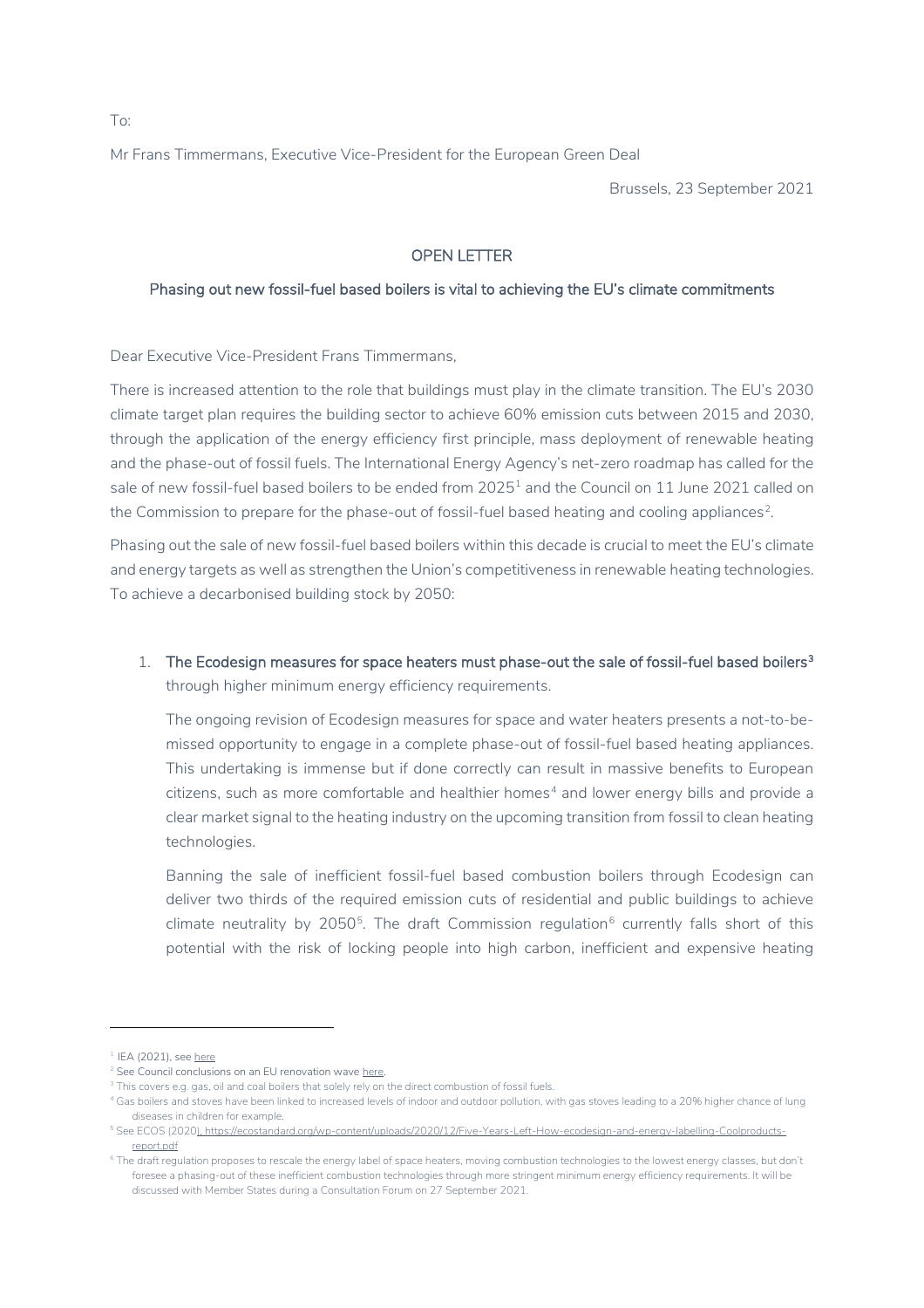technologies and locking the EU's building stock in a high emission pathway. This needs to be corrected as soon as possible, as heating appliances have long lifetimes<sup>[7](#page-1-0)</sup>.

The Commission has recently proposed a ban on the sale of cars and vans that produce carbon emissions. A similar ban on the sale of fossil-fuel based combustion boilers should now be implemented to cut emissions in the building sector.

## 2. The upcoming revision of the Energy Performance of Buildings Directive (EPBD) should not allow the direct combustion of fossil fuels in new buildings.

At the same time, new buildings' continued use of fossil-fuel based heating technologies and the continued promotion of gas grid connections further burden homeowners with additional upgrade costs and lock-in higher bills and polluting emissions into the future. Owners of new buildings should instead have the right to future proof buildings. The EPBD revision foreseen later this year therefore should not allow the direct combustion of fossil fuels in new buildings.

Fossil free new buildings are already the norm in more and more countries across Europe and several national and city authorities are planning to phase-out new fossil-fuel based boilers and establish fossil-free districts<sup>[8](#page-1-1)</sup>. The EU should support these efforts and facilitate the rapid transition from fossil fuels towards energy savings and renewable energy in buildings in a socially just way.

Acting now to phase out fossil-fuel based heating technologies will send a strong signal to investors and can give Europe a first mover advantage in an area which will see rapid global growth in the near future, since the EU currently has a strong renewable heating manufacturing base<sup>[9](#page-1-2)</sup> while decreasing the EU's dependence on imported fossil fuels<sup>[10](#page-1-3)</sup>. Moreover, clean heating technologies will improve air quality, resulting in health benefits and increased productivity for European citizens.

We look to you to take these concrete steps this year to end the use of fossil fuels in our buildings, as without such action it will be near impossible to decarbonize the building stock by 2050, strengthen the EU's clean heating manufacturing base and increase the quality of life of millions of EU citizens. We would be pleased to further discuss these points in a call at your convenience.

Yours sincerely,

<span id="page-1-0"></span><sup>&</sup>lt;sup>7</sup> Heating appliances have a lifetime of 15-25 years.

<span id="page-1-2"></span><span id="page-1-1"></span><sup>8</sup> Se[e https://energy-cities.eu/wp-content/uploads/2021/05/Cities-Manifesto-Fossil-Free-Districts\\_final.pdf](https://energy-cities.eu/wp-content/uploads/2021/05/Cities-Manifesto-Fossil-Free-Districts_final.pdf)

<sup>&</sup>lt;sup>9</sup> The EU's renewable heating and cooling industry, such as heat pumps, solar thermal, geothermal, and renewable district heating & cooling, currently employs over 650,000 full time people with a combined turnover of EUR 82 billion and the dominant share of the world's heat pump companies is based in Europe.

<span id="page-1-3"></span><sup>10</sup> The EU's sector integration strategy aims for about 50 million buildings to be heated with increasingly green electricity, the IEA report foresees 1.8 billion heat pumps by 2050 to keep global temperatures below 1.5°C.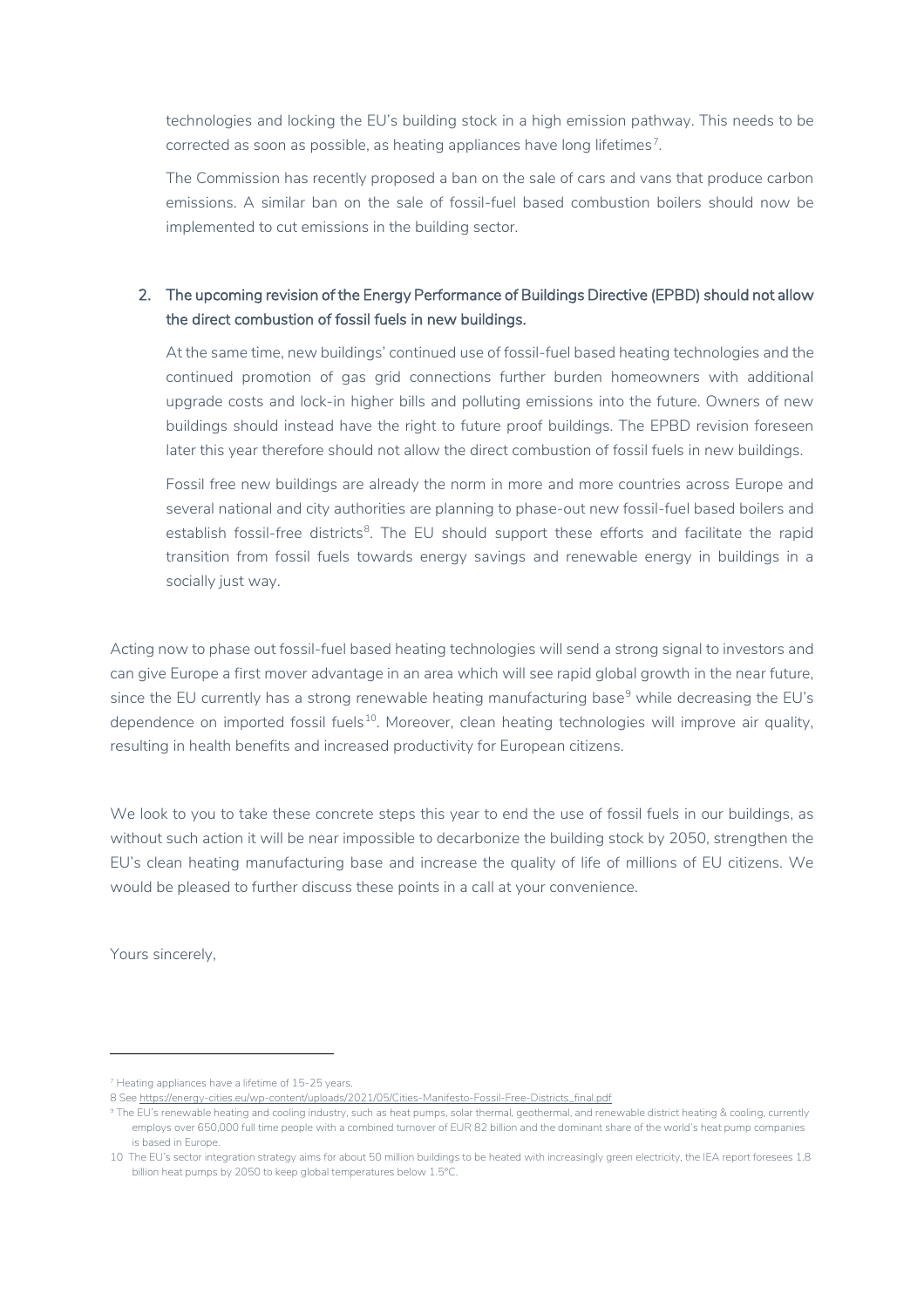- ECOS Environmental Coalition on Standards
- European Environmental Bureau (EEB)
- Global Witness
- Climate Action Network (CAN) Europe
- Friends of the Earth Ireland
- Natuur & Milieu
- Bond Beter Leefmilieu
- Kyoto Club
- Legambiente
- International Society of Doctors for Environment
- Green Transition Denmark
- Energy Cities
- E3G
- Deutsche Umwelthilfe
- European Public Health Alliance (EPHA)
- ZERO [Associação Sistema Terrestre Sustentável](https://zero.ong/)
- Quercus Associação Nacional de Conservação da Natureza
- Inforse International Network for Sustainable Energy, Europe
- ECODES
- Ecologistas en Acción
- Green Building Council España
- Fundación Renovables
- Solar Heat Europe
- Bellona Europa
- Euroheat & Power
- CLASP
- Za zemiata Friends of the Earth Bulgaria
- EGEC Geothermal
- GREENoneTEC Solar collectors
- Ecoserveis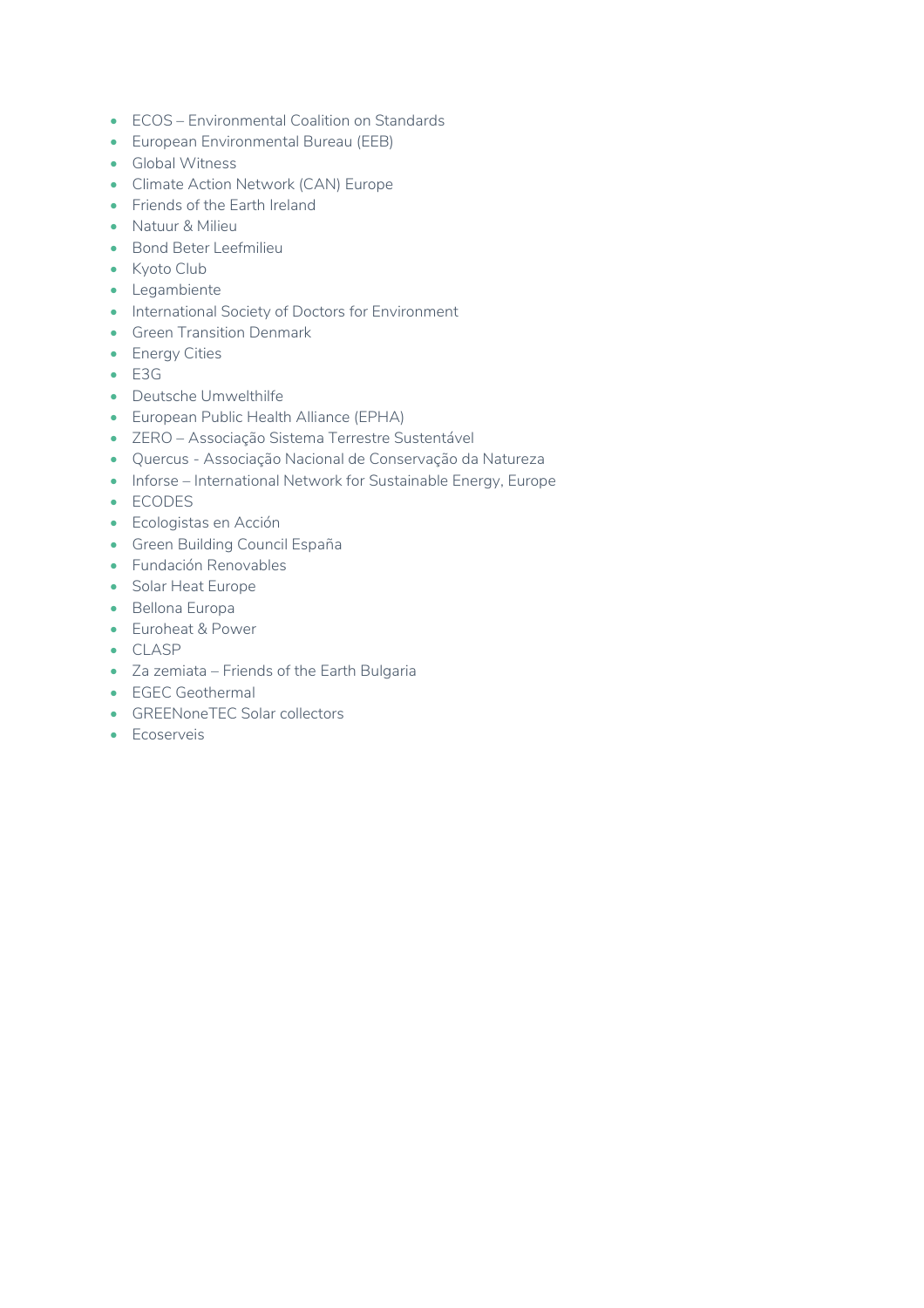







global witness  $\boldsymbol{Z}$ 































International Network for Sustainable Energy